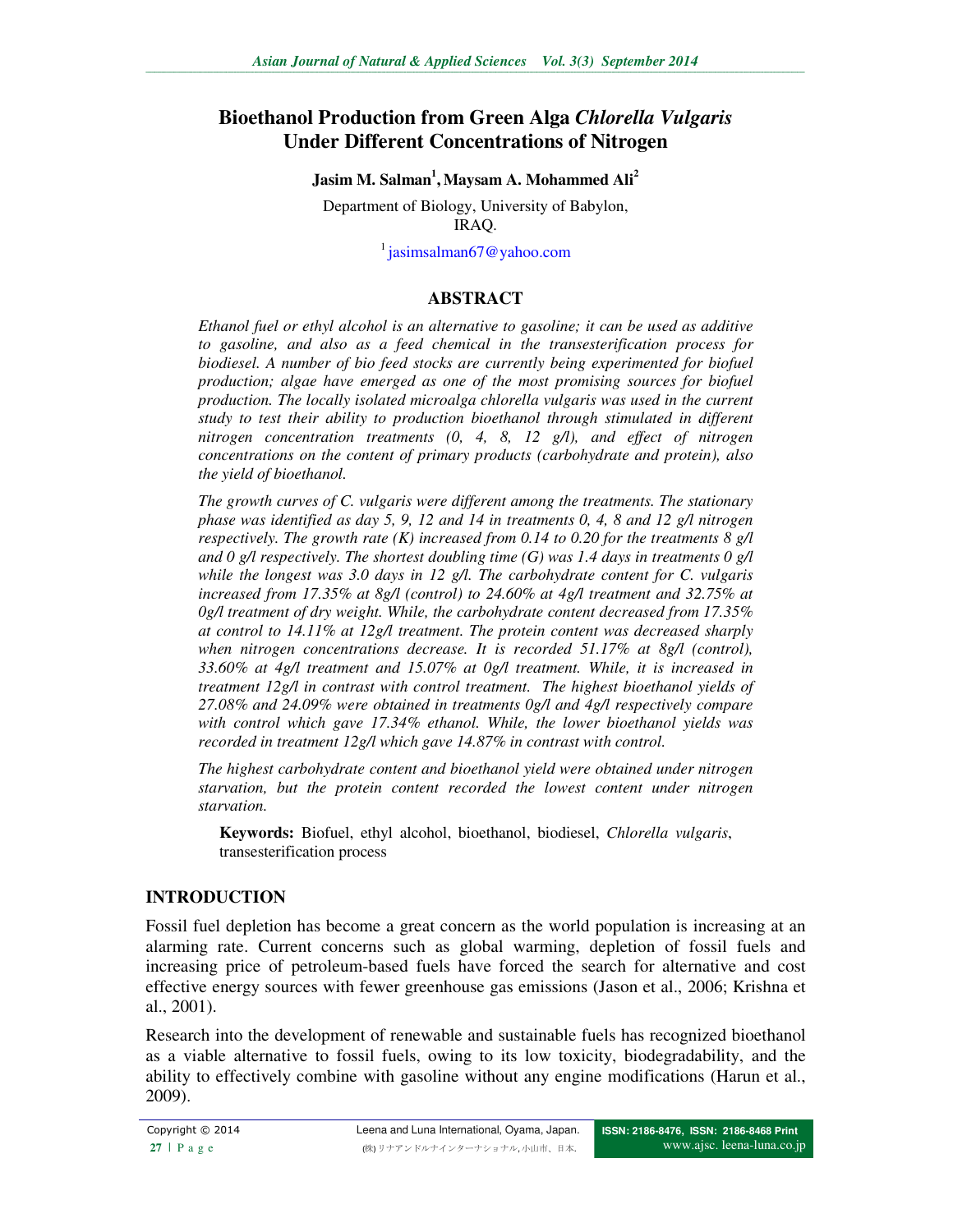The utilization of crops such as sugar cane, sorghum and corn are considered as traditional approaches for bioethanol production (Jessup,2009).The use of such feedstock for bioethanol production competes in the limited agricultural logistics for food production thus escalating the "food versus fuel debate" (Borjesson and Tufvesson,2011 ; Vries et al., 2010). There has been a considerable interest in the use of microalgal biomass to replace food-based feedstock for renewable transport fuel production (Nigam and Singh, 2010).

Microalgae are photosynthetic organisms which have the ability to fix CO2 while capturing solar energy with efficiency of 10-15 times greater than that of terrestrial plants, and produced biomass for biofuels production (Khan et al., 2009). They have been suggested as very good candidates for fuel production because of their advantages of higher photosynthetic efficiency, higher biomass production and faster growth compared to other energy crops and they can grow partially anywhere also use far less water than traditional oilseed crops so there will be no competition with food crops also they are only feedstock that have the potential to replace transportation fuels (Maio and Wu, 2006). Certain species of microalgae have the ability of producing high levels of carbohydrates instead of lipids as reserve polymers. Ethanol is produced from the incomplete metabolism of glucose in plants, called alcoholic fermentation. Fermentation is the decomposition of organic compound in to simpler compound with the help of microorganism that produce energy (Hogg, 2005). Most commercial-scale ethanol fermentation is by yeast, one of *Saccharomyces cerevisiae* that produce ethanol and the bacterium *Zymomonas mobilis* (Hutkins, 2006). The production of ethanol through alcoholic fermentation is shown in scheme 1 (Emma and Rosalam, 2012).

The microalgae *Chlorella vulgaris*, particularly, has been considered as a promising feedstock for bioethanol production because it can accumulate up to 37% (dry weight) of starch.However, higher starch contents can also be obtained for optimized culture conditions (Hirone and Hirayama,1997). During photosynthesis, using only light and nutrients, algae produce lipids, proteins, and carbohydrates. The relative amounts of these metabolic products are tightly linked to environmental and nutrient conditions including: the amount and intensity of sunlight; CO2 levels; pH; temperature; available nutrients; and, the presence (or absence) of other organisms (Apt and Behrens, 1999). Cultivated *Chlorella vulgaris* and *Scenedesmus obliquus*, respectively, under nitrogen starvation conditions, which resulted to accumulation of carbohydrates. The carbohydrate-enriched biomass was used for bioethanol production (Ho et al., 2013; Miranda et al., 2012).



Scheme 1. The production of ethanol through alcoholic fermentation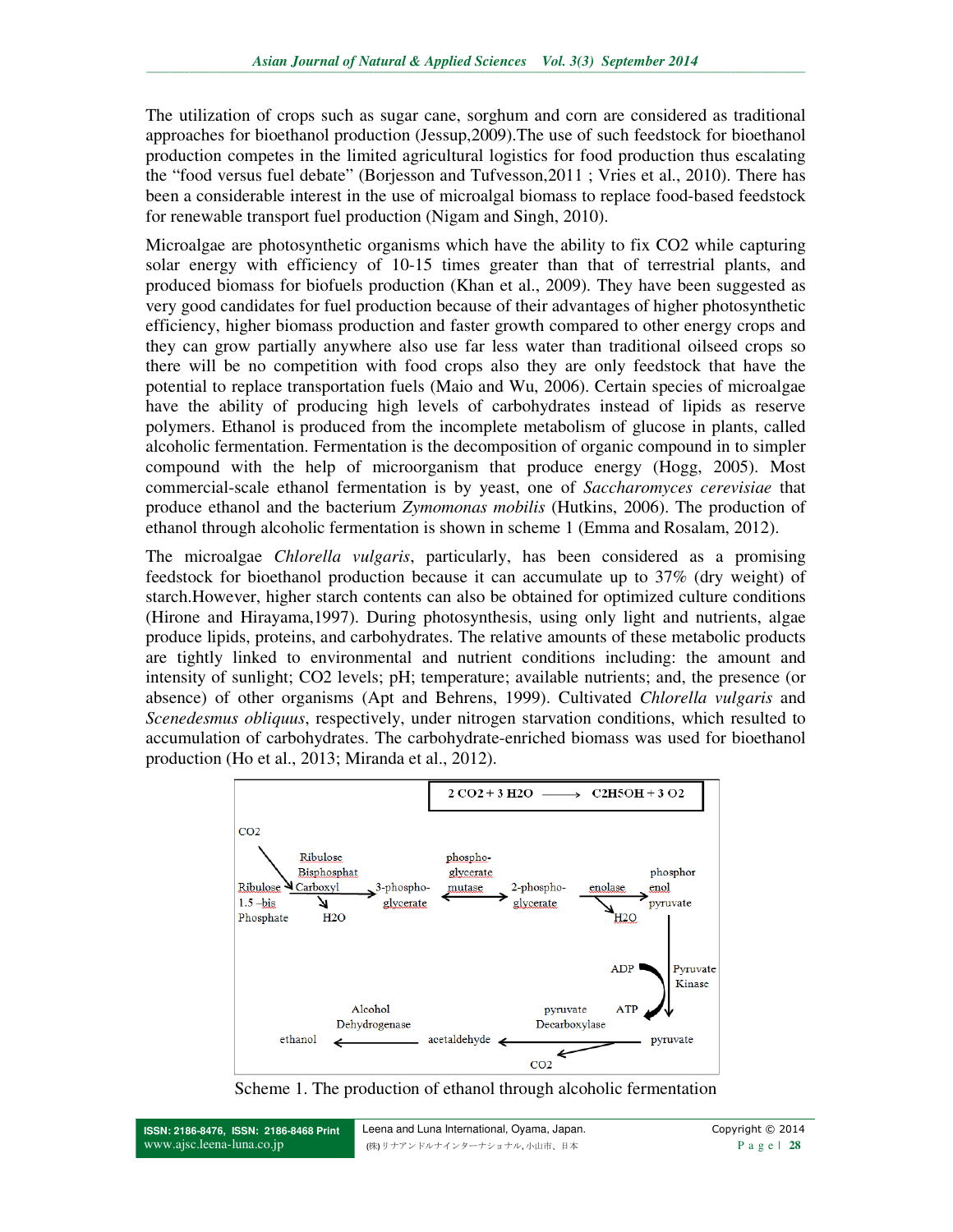The present study aims are isolation and purification of *Chlorella vulgaris* from local habitats, examining the ability of it to produce ethanol and catalyze ethanol production from it in different nitrogen concentrations.

## **MATERIALS AND METHODS**

#### **Isolation and Purification**

*C. vulgaris* was isolated from ponds and artificial canal of University of Babylon. Modified Chu-10 was used for the algal growth shown in Table 1 (Kassim et al., 1999].

| No of Stock    | Chemical Formula of Each             | Concentration  |
|----------------|--------------------------------------|----------------|
| Solution       | Salt                                 | g/l            |
|                | MgSo <sub>4</sub> .7H <sub>2</sub> O | 10             |
| $\overline{2}$ | $K_2HPO_4$                           | 4              |
| 3              | NaNo <sub>3</sub>                    | 8              |
|                | CaCl <sub>2</sub>                    | 16             |
| 4              | FeCl <sub>3</sub>                    | 0.32           |
| 5              | EDTA-Na                              | $\overline{4}$ |
| 6              | NaCl                                 | 30             |
| 7              | Na <sub>2</sub> Co <sub>3</sub>      | 8              |
|                | MnCl <sub>2</sub> .4H <sub>2</sub> O | 0.02           |
|                | $(NH_4)$ 6Mo7O24.4H <sub>2</sub> O   | 0.028          |
| 8              | ZnSo <sub>4</sub> .7H <sub>2</sub> O | 0.224          |
|                | CuSo <sub>4</sub> .5H <sub>2</sub> O | 0.08           |
|                | CoCl <sub>2</sub> .6H <sub>2</sub> O | 0.004          |
|                | $H_3BO_3$                            | 0.288          |
| 9              | Na <sub>2</sub> Sio <sub>3</sub>     | 5.7            |

**Table 1. The components concentration of modified Chu-10 medium and the concentration of each component** 

Serial dilution method and streaking on plate agar techniques were used for algae isolation and purification in this study. For algae cultivation, 10 ml of isolated culture was added to a flask containing 100 ml of Chu-10 media and incubated for 14 days, then transported to 1000 ml of media and incubated for 14 days; finally the growth was transported to glass pools 5 L for mass culture. The growth curve was determined for the studied algae. Cell growth was measured by determining the optical density (OD) daily. Optical density was measured by using spectrophotometer UV-VIS at 540 nm. All measurements of the study were triplicates. The growth rate (K) and doubling time (G) were obtained according to the following equations:

 $(log OD<sub>t</sub> - log OD<sub>0</sub>)$ K = ـــــــــــــــــــــــــــــــــــــــ \* 3.322) Huang et al., 2002a) t and the state of the state of the state of the state of the state of the state of the state of the state of the state of the state of the state of the state of the state of the state of the state of the state of the stat 0.301 G = ــــــــــــــــ) Huang et al., 2002b) K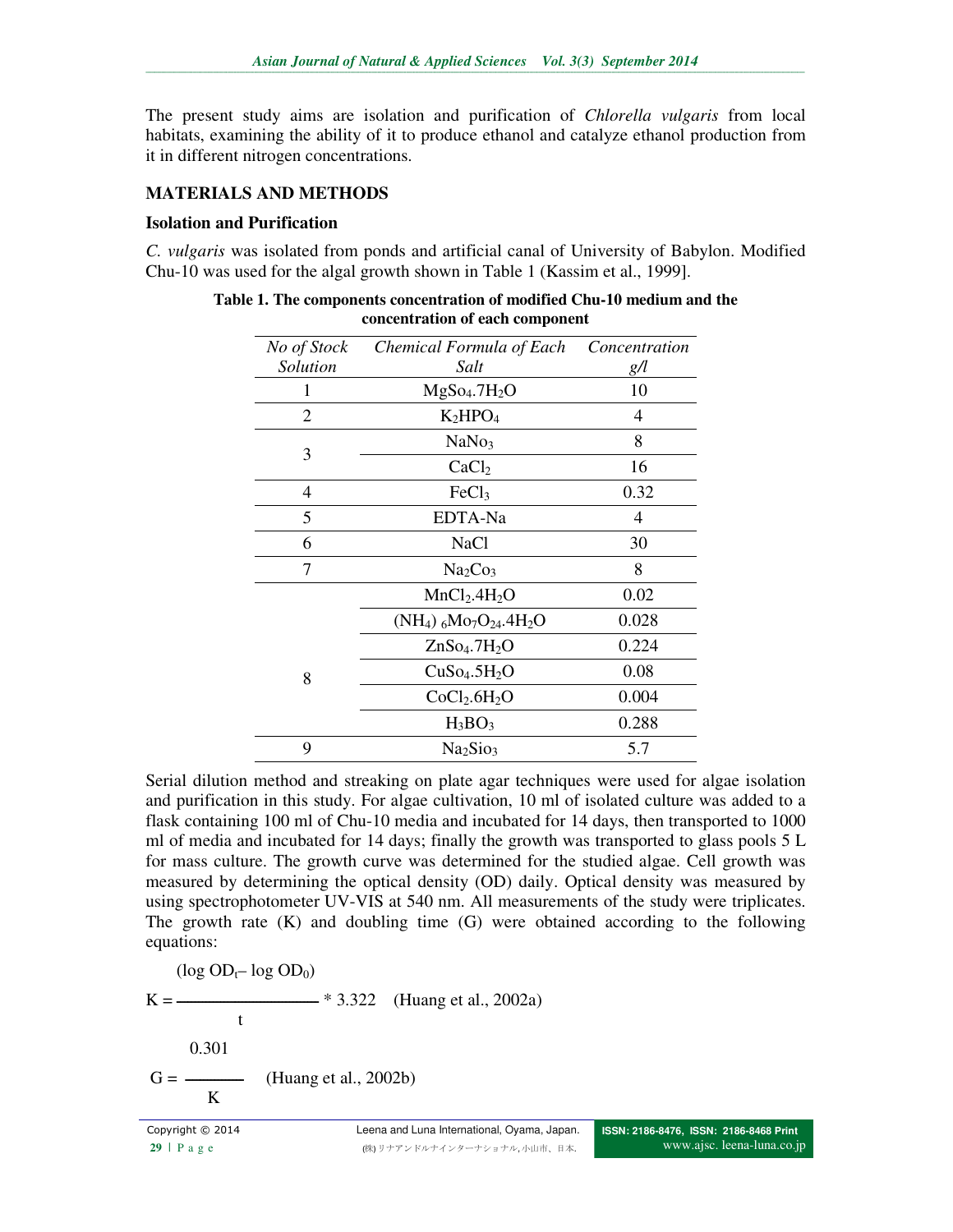t: time (day)

 $OD<sub>t</sub>: Optical density after (t) day$ 

 $OD<sub>0</sub>$ : Optical density at beginning of the experiment zero time

## **Experimental Design**

Different concentrations of nitrogen were used in the current study, to stimulate the isolated algae for production bioethanol. Nitrate was used as a source of nitrogen in media (NaNO3) by 8g/l and considered as control treatment in the study; also other three concentrations of nitrate (6, 4, 0 g/l) were used as treatments.

## **Determination of Protein and Carbohydrate**

Algae samples were centrifuged by cooling centrifuge for 5000 r/min for 30 min, 4C˚ in the stationary phase. The supernatant was collected and the protein determined according to Bradford (1976) and the carbohydrate according to phenol sulphuric acid method (Dubios et al., 1956).

## **Hydrolysis Process**

C. vulgaris as much as 50 ml put in Erlenmeyer and heated on a hot plate. Heating process lasts for  $\pm$  2 hours with a heating temperature of  $\pm 100^{\circ}$ C and then cooled until the temperature reaches  $\pm 45^{\circ}$ C (Zhang and Feng, 2010), and  $\alpha$ -amylase enzyme is added with concentration 0.06 grams/50 ml substrate and incubated for 80 minutes (Sulfahari et al., 2011). Once hydrolyzed, hydrolysates filtered using filter paper to be taken supernatant. Supernatant was then centrifuged at 9000 rpm for 15 minutes. Centrifugation the supernatant was sterilized, and will be used for the substrate of fermentation.

## **Fermentation Process**

Saccharomyces cerevisiae was added to a concentration of  $10\%$  (OD600nm = 0.5) into the 100 ml bottle fermented containing 50 ml of substrate C. vulgaris, incubated for 120 hour at room temperature  $(\pm 30^{\circ}C)$ . If still experiencing increased levels of ethanol, the fermentation was continued. The fermentation process was stopped if ethanol levels have been reduced (Zhang and Feng, 2010).

## **Ethanol Analysis**

Samples analyzed by HPLC system (Hong et al., 2014), model Knauer. HPLC consist from Aceternitril (100%) as a mobile phase, while the stationary phase is C18 column, dimension (25cm× 4.6mm ×5µm), injection flow is 1.2 ml/min, the absorption at UV 210, and ethanol standards used in the experiment were analytical grade and were purchased from Sigma-Aldrich. The samples were filtered by Millipore filter 0.45 µm, and the time taken for a sample to pass through the system is recorded as its retention time and is one of the characteristics used to identify the compound.

# **Statistical Analysis**

General Treatment Structure was used as an experimental design. Data were analyzed by using gene stat discovery (2012) to study the effect of different nitrogen concentrations on the carbohydrate, protein and ethanol production. Least significant difference (LSD) was used to compare the significant difference between means at p≤0.05.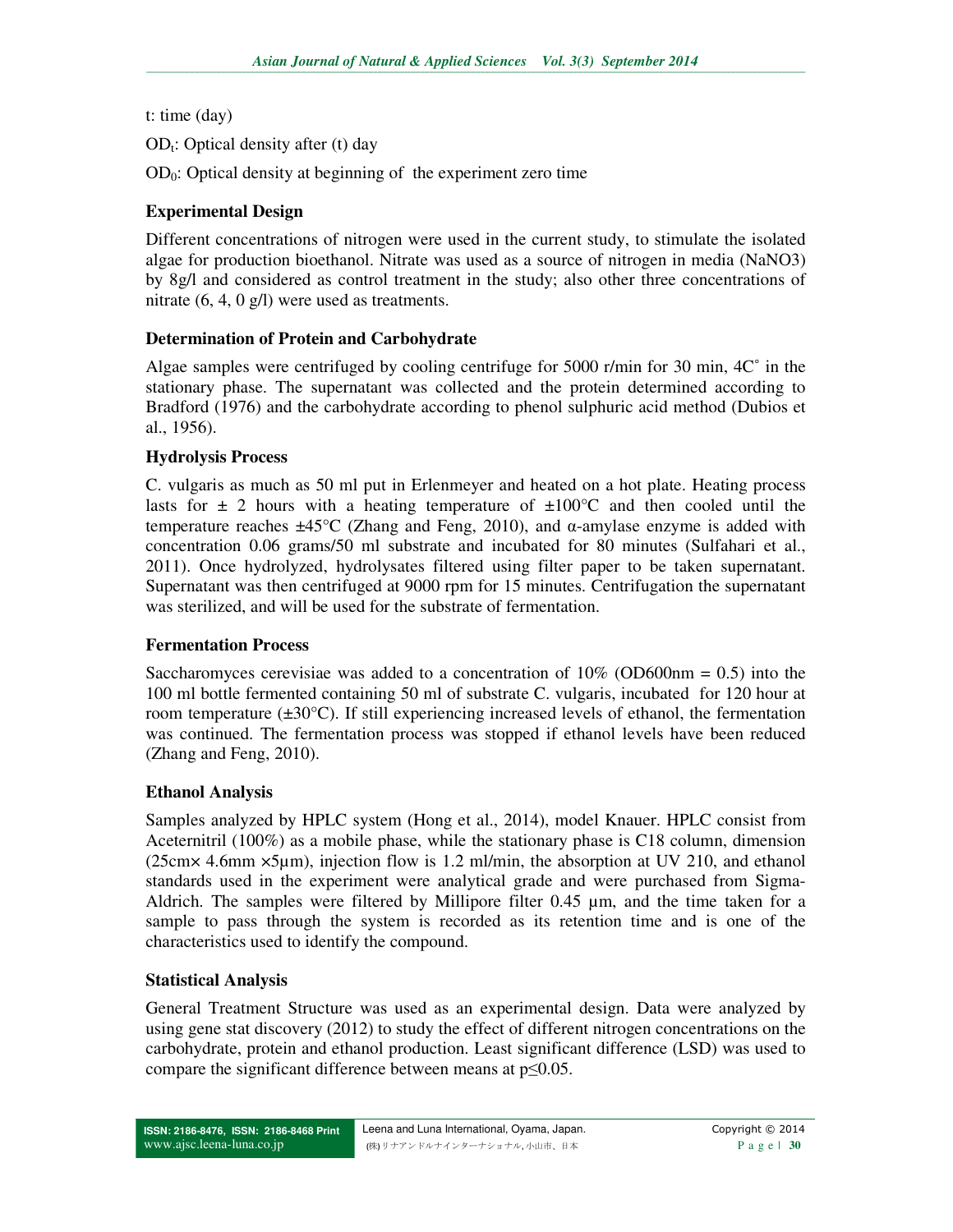## **RESULTS AND DISCUSSION**

### **Isolated Algae and Effect of Nitrate on the Growth Culture**

*Chlorella vulgaris* was obtained successfully, and it was identified according to Bellinger and Sigee (2010) and Prescott (1982).

Class: Chlorophyceae

Order: Chlorococcales

Family: Chlorococcaceae

#### Genus: *Chlorella vulgaris* Bejerinck

Different growth was observed for isolated algae in the treatments, figure 1 illustrates the effect of different nitrate concentration on *C. vulgaris* biomass growth. The biomass growth of *C. vulgaris* entered a stationary phase in different days among treatments. The stationary phase was identified as day 4, 8, 12 and 14 in treatments 0, 4, 8 and 12 g/l nitrogen respectively.

The growth rate (K) increased from 0.14 to 0.20 for the treatments 8 g/l and 0 g/l respectively. A significant difference were recorded in K value ( $p \le 0.05$ ) between control and all treatments except treatment 4g/l. Figure 2 shows the K value of *C. vulgaris* at different nitrate concentrations. The shortest doubling time  $(G)$  was 1.4 days in treatments 0 g/l while the longest was 3.0 days in 12 g/l. A significant difference were recorded in G value ( $p \le 0.05$ ) between control and all treatments except treatment 0g/l. Figure 3 shows the doubling time of *C. vulgaris* at different nitrate concentrations.

#### **Effect of Nitrate on the Carbohydrate and Protein Content and Amount of Ethanol Production**

Carbohydrate content of algae is an important parameter that determines the economy of bioethanol production from algae (Harun et al., 2010). The carbohydrate content for *C. vulgaris* increased from 17.35% at 8g/l (control) to 24.60% at 4g/l treatment and 32.75% at 0g/l treatment of dry weight. While, the carbohydrate content decreased from 17.35% at control to 14.11% at 12g/l treatment. Statistically there are significant differences among treatments.

The protein content of *C. vulgaris* was decreased sharply when nitrogen concentration decrease. It is recorded 51.17% at 8g/l (control), 33.60% at 4g/l treatment and 15.07% at 0g/l treatment. While, it is increased in treatment 12g/l in contrast with control treatment. Statistically there are significant differences among treatments. The present study revealed that concentration of nitrate is significantly affecting carbohydrate content of *C. vulgaris*  especially at zero concentration which achieved higher carbohydrate content than control nitrate media and other treatments. Algae carbohydrate content usually increases at nitrogen starvation, because of all the carbon structure produced during metabolic process might be directed towards carbohydrate and lipid and that increased the carbohydrate content of algal cell while in the presence of nitrogen most of the carbon structure was incorporated in nitrogenous compounds like amino acids, proteins and nucleic acids (Giuliano et al., 2011; Afify et al., 2010; Widjaja, 2009).

Kilham et al. (1997) agree with this study, their study showed an increasing in carbohydrate content of the green algae *Ankistrodesmus falactus* 0.3 to 0.5 µg/µm under nitrogen starvation. Another study (Hassan et al., 2013) showed an increasing in carbohydrate content of the *C. vulgaris* from 16.5% at 8g/l NaNO<sub>3</sub>to 25% at 0g/lNaNO<sub>3</sub> and decreasing in protein content from 50% to 15% under nitrogen limitation. This change in growth parameters was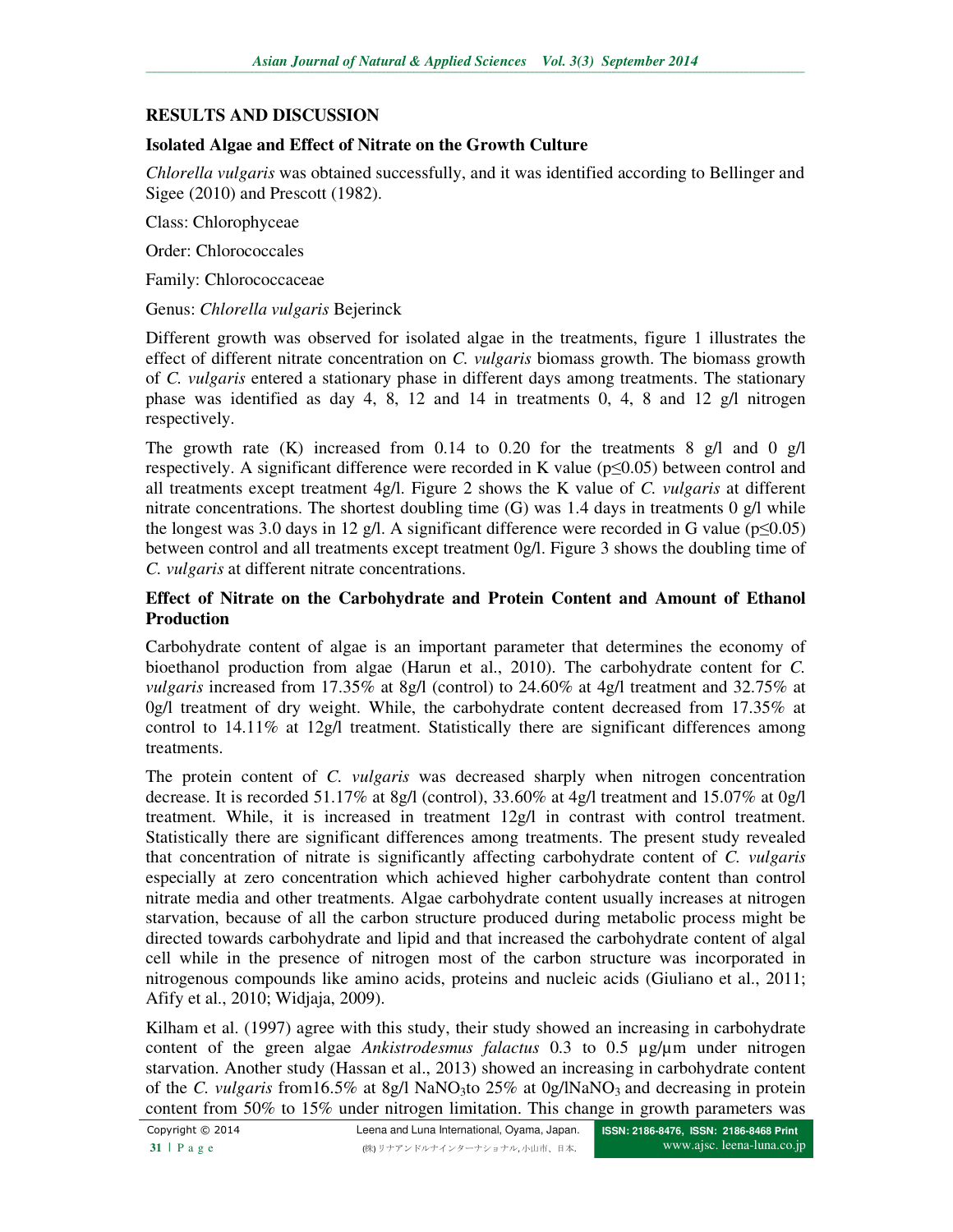also noticed in the present study that may be the limitation of nitrogen concentration in media growth limited protein biosynthesis thus increasing carbohydrate was recorded (Heraud et al., 2005; Lynn et al., 2000; Huang et al., 2002a).



Figure 1. Growth curve of *C. vulgaris* at different nitrate concentrations g/l. (A)= 0. (B)= 4 (C)= 8(control) (D)= 12. Optical density (OD) measurements at 540 nm by UV-Vis spectrophotometer.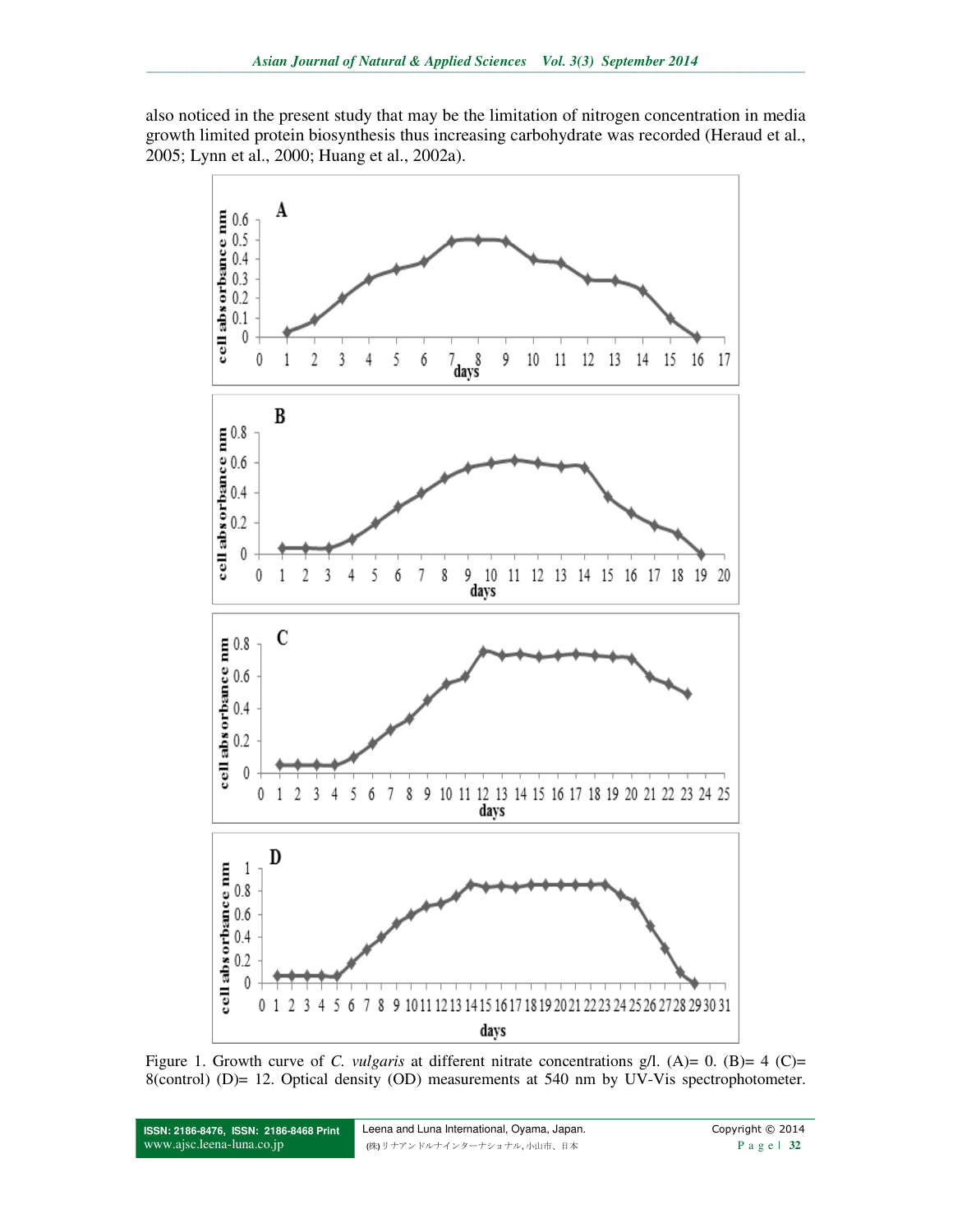Cultivation conditions: light intensity 268  $\mu$ E/m<sup>2</sup>/sec, temperature 25 $\pm$  2 C° and 16:8 light: dark period.



Figure 2. Growth rate (K) of *C. vulgaris* at different nitrate concentrations (g/l). Cultivation condition: light intensity 268 µE/m²/sec, temperature 25± 2 Cº and 16:8 light: dark period. LSD, least significant differences of means.



Figure 3. Doubling time (G) of *C. vulgaris* at different nitrate concentrations (g/l). Cultivation condition: light intensity 268  $\mu$ E/m<sup>2</sup>/sec, temperature 25 $\pm$  2 C° and 16:8 light: dark period. LSD, least significant differences of means.



Figure 4. Ethanol, carbohydrate and protein content of *C. vulgaris* at different nitrate concentrations. Cultivation conditions: light intensity 268  $\mu$ E/m<sup>2</sup>/sec, temperature 25 $\pm$  2 C° and 16:8 light: dark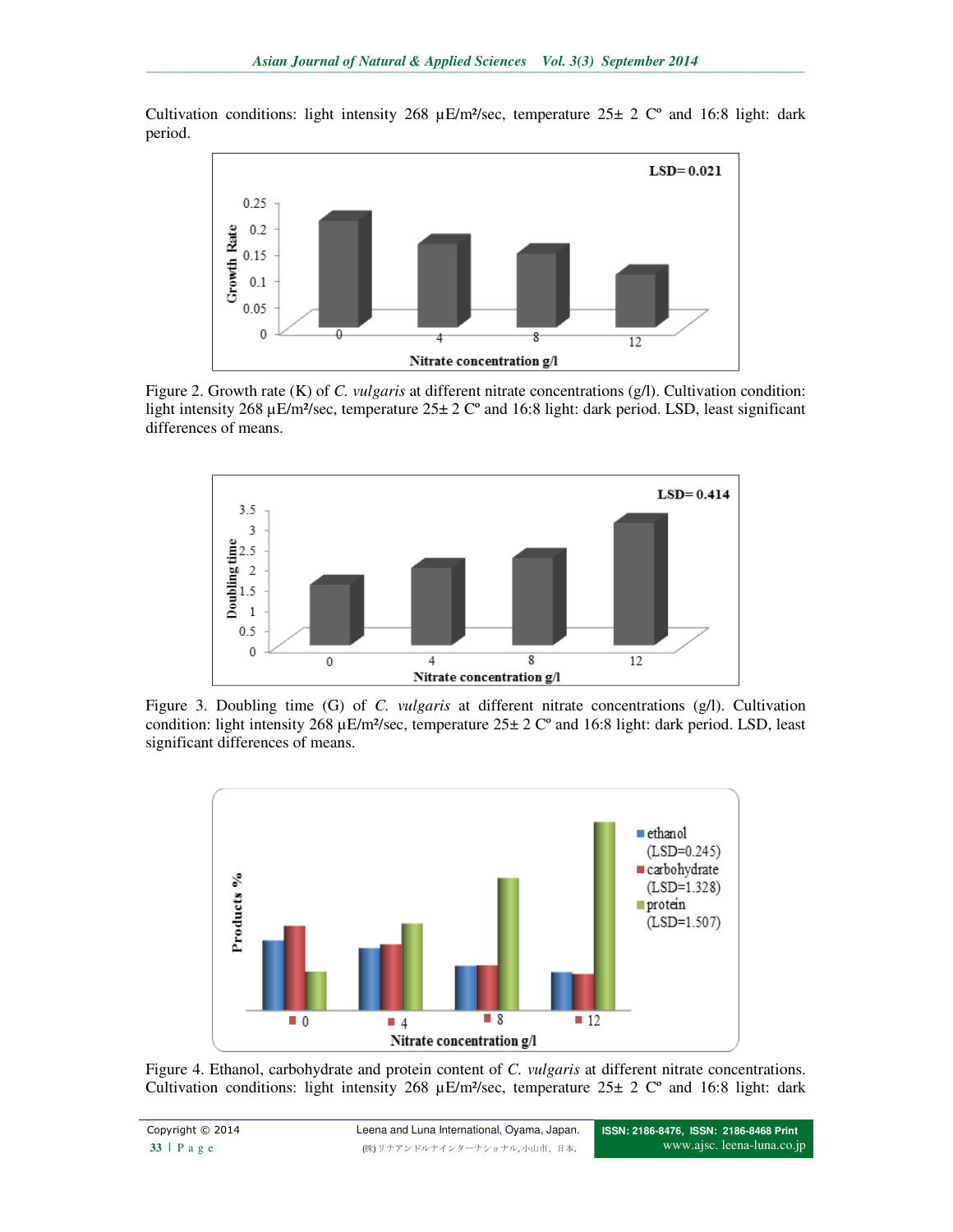period. Fermentation conditions: incubated for 120 hour at room temperature  $(\pm 30^{\circ}C)$ . LSD, least significant differences of means.

In the present study the potential of bioethanol production using carbohydrate-enriched biomass of the green algae *C. vulgaris* was studied. The bioethanol yield (%) was significantly affected by the nitrate concentrations. The highest bioethanol yieldsof27.08% and 24.09% were obtained in treatments 0g/l and 4g/l respectively compare with control which gave 17.34% ethanol. While, the lower bioethanol yields was recorded in treatment 12g/l which gave 14.87% in contrast with control. Significant differences were noticed among treatments. Figure 4 illustrates ethanol, carbohydrate and protein of *C. vulgaris* at different nitrate concentrations. These results showed when the nitrate concentrations decrease the carbohydrates content increase so the bioethanol yields increase too, because the carbohydrates consider as a substrate for bioethanol production by fermentation (Ho et al.,2013; Miranda et al., 2012 ;Choi et al.,2010; Nguyen et al.,2009 ; Huang et al., 2002b).

## **CONCLUSION**

Microalgae biomass is a potential feedstock for biofuel production. In particular carbohydrate-rich microalgae can be used for bioethanol production. The different concentrations of nitrogen influenced the carbohydrate and protein content, and affecting on the bioethanol productivity of *C. vulgaris*. The highest carbohydrate content and bioethanol yield were obtained when the nitrate concentration is 0g/l. While, the highest protein content was obtain when the nitrate concentration is 12g/l.

## **ACKNOWLEDGMENT**

We are grateful to Department of Biology, College of Science, and University of Babylon for their support to this research.

# **REFERENCES**

- [1] Afify et al. (2010). Enhancement of biodiesel production from different species of algae. *Grasas Y Aceites, 61*(4), 416-422.
- [2] Apt, K. E., & Behrens, W. (1999). Commercial developments in microalgae biotechnology. *J Phycol., 35*, 215-226.
- [3] Bellinger, E. G., & Sigee, D. C. (2010). *Freshwater Algae Identification and use as Bioindicators* (p.271). New York: John Wiley and Sons, Ltd.
- [4] Börjesson, P., & Tufvesson, L. M. (2011). Agricultural crop-based biofuels resource efficiency and environmental performance including direct land use changes. *Journal of Cleaner Production, 19*, 108–120.
- [5] Bradford, M. (1976). A rapid and sensitive method for the quantitation of microgram quantities of protein using the principle of protein dye binding. *Anal. Biochem., 72*, 248-254.
- [6] Choi et al. (2010). Enzymatic pretreatment of Chlamydomonas reinhardtii of biomass for ethanol production. *Bioresour. Technol., 101,* 5330–5336.
- [7] Dubois et al. (1956). Colorimetric method for determination of sugar and substances. Anal. *Chem., 228*(3), 350-356.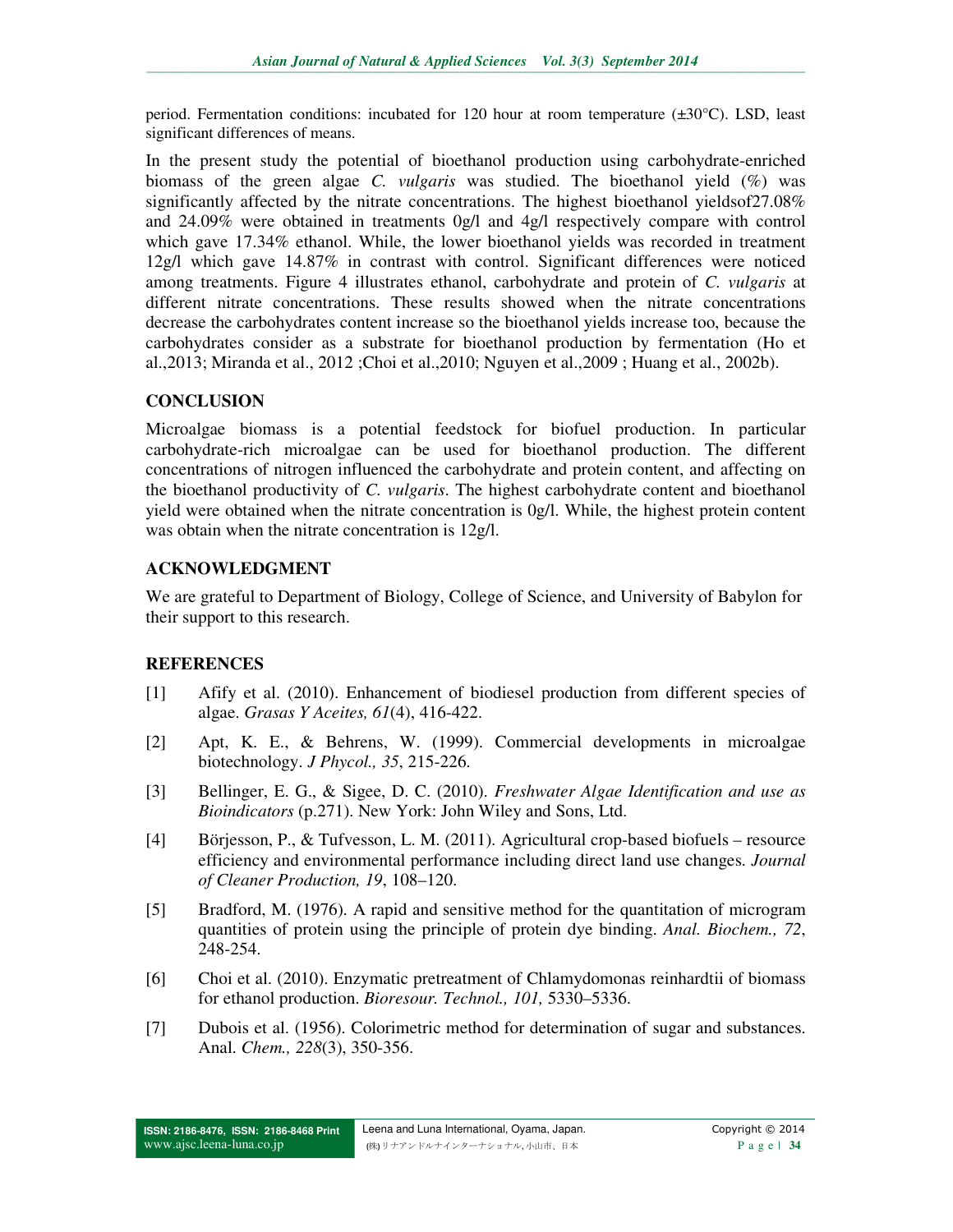- [8] Emma, S., & Rosalam, S. (2012). Conversion of microalgae to biofuel. *Renewable and Sustainable Energy Reviews, 16,* 4316– 4342.
- [9] Giuliano et al. (2011). Nutrient limitation as a strategy for increasing starch accumulation in microalgae. *Applied Energy, 88*, 3331–3335.
- [10] Harun et al. (2009). Microalgal biomass as a fermentation feedstock for bioethanol production. *Journal of Chemical Technology & Biotechnology, 85*(2), 199-203.
- [11] Harun et al. (2010). Microalgal biomass as a fermentation feedstock for bioethanol production. *J Chem Technol Biotechnol., 85,* 199–203.
- [12] Hassan et al. (2013). An attempt to stimulate lipids for biodiesel production from locally isolated microalgae in Iraq. *Journal Baghdad for science, 10*(1), 67-74.
- [13] Heraud et al. (2005). Mapping of nutrient-induced biochemical changes in living algal cells using synchrotron infrared microspectroscopy. *FEMS Microbiol. Lett., 249*, 219– 225.
- [14] Hirano et al. (1997). CO2 fixation and ethanol production with micro algal photosynthesis and intracellular anaerobic fermentation. *Energy, 22,* 137–42.
- [15] Ho et al. (2013). Bioethanol production using carbohydrate-rich microalgae biomass as feedstock. *Bioresour. Technol., 135,* 191–198.
- [16] Hogg, S. (2005). *Essential Microbiology.* Chichester: John Wiley & Sons Ltd.
- [17] Hong et al. (2014). A novel solid state fermentation coupled with gas stripping enhancing the sweet sorghum stalk conversion performance for bioethanol. *Biotechnology for Biofuels, 7*, 53.
- [18] Huang et al. (2002a). Studies on the N and P nutrient demand in Nannochloris oculata. *Mar. Sci. (China), 26*(8), 13-17.
- [19] Huang et al. (2002b). Studies on the Ecology Factors of Oocystis borgei. *J. Zhanjiang Ocean Univ., 22*(3), 8-12.
- [20] Hutchins, W. (2006). *Microbiology and Technology of Fermented Food*. Ames, Iowa: Blackwell Publishing Ltd.
- [21] Jason et al. (2006). Environmental, economic, and energetic costs and benefits of biodiesel and ethanol biofuels. *Proc. Natl. Acad. Sci. USA 103*, 11206–11210.
- [22] Jessup, R. (2009). Development and status of dedicated energy crops in the United States. *Vitro Cellular & Developmental Biology, 45*(3), 282-290
- [23] Kassim et al. (1999). Production of some phyto-and zooplankton and their use as live food for fish larva. *Iraq J. Agric., 4*(5), 188-201.
- [24] Khan et al. (2009). Prospects of biodiesel production from microalgae in India. New Delhi. India. *Renewable and Sustainable Energy Reviews, 13*(9), 2361-2372.
- [25] Kilham et al. (1997). Effects of nutrient limitation on biochemical constituents of Ankistrodesmus falcatus. *Freshwater Bio., 38*, 591-596.
- [26] Krishna et al. (2001). Simultaneous saccharification and fermentation of lignocellulosic wastes to ethanol using thermo tolerant yeast. *Bioresource Technology, 7*, 193-196.